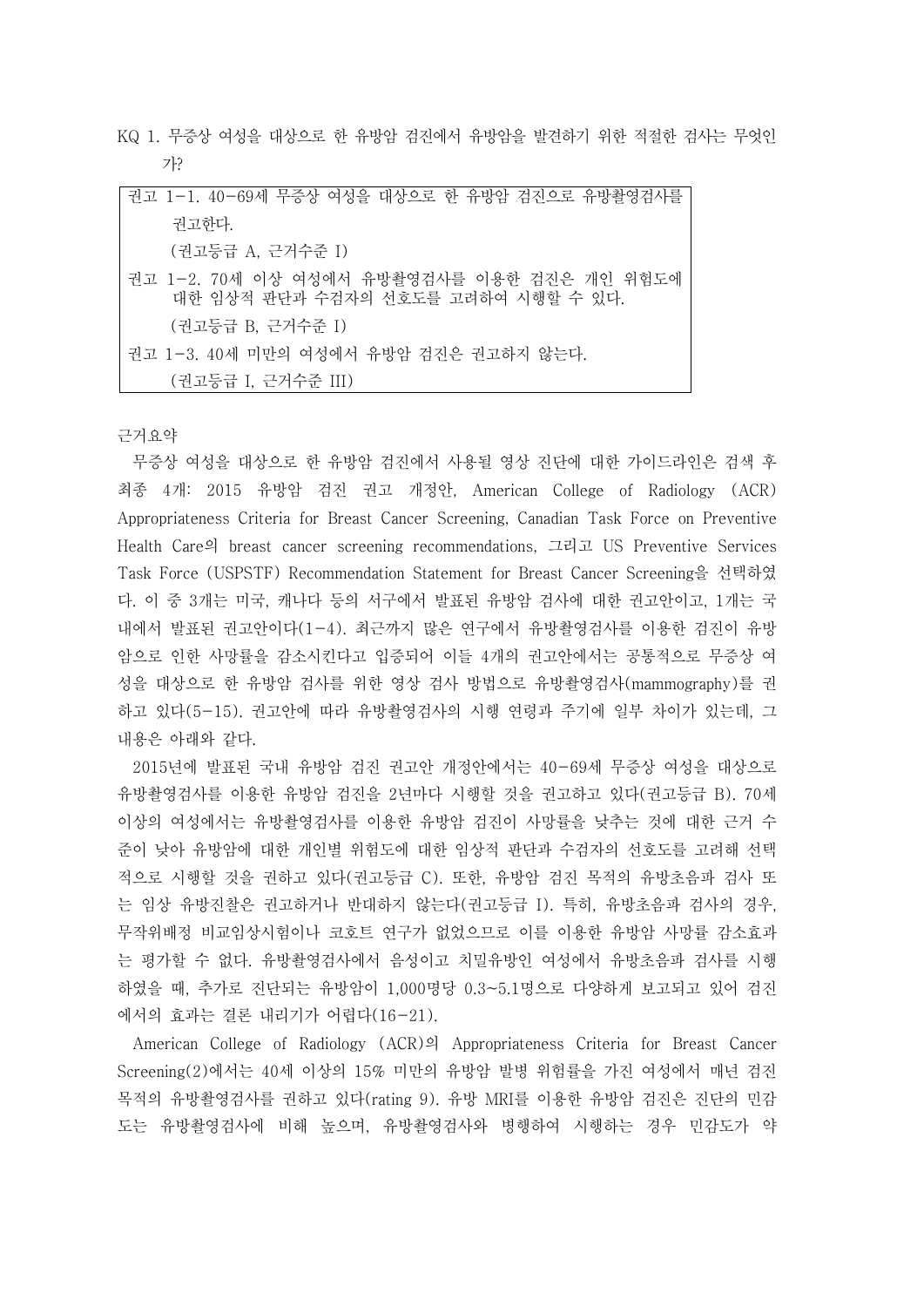92.7%로 가장 높게 나타나지만(22), 이를 이용한 유방암 검진은 20% 이상의 유방암 발병 위 험률을 가진 여성(BRCA 유전자 변이 양성으로 진단된 여성 및 가족, 10~30세에 흉부 방사선 치료 받은 과거력이 있는 여성)에서는 이득이 있지만, 15% 미만의 유방암 발병 위험률을 보이 는 경우에는 이득이 상대적으로 적다(rating 3). 유방초음파 검사를 이용한 검진에서는 위양성 률이 높으며, 검사 시간이 길기 때문에 비용 효과적인 면에서 좋지 않아 권하지 않는다 (23)(rating 2).

Canadian Task Force on Preventive Health Care(3)에서는 50~69세 여성에서 매 2~3년마 다 유방촬영검사를 이용한 검진을 권하고 있다(권고등급 weak, 근거수준 중등도). 40~49세의 여성이나 70~74세의 여성의 경우, 유방촬영검사를 이용한 검진을 통해서 얻을 수 있는 이득이 상대적으로 적기 때문에 40~49세 여성의 경우에는 유방촬영검사를 이용한 검진을 규칙적으로 권고하거나 반대하지 않고(권고등급 weak, 근거수준 중등도), 70~74세 여성의 경우 매 2~3년 마다 유방촬영검사를 이용한 검진을 권하고 있지만 권고등급 및 근거수준이 모두 낮은 정도이 다. 유방 MRI나 유방 자가검진(breast self examination)(24)을 이용한 검진에 대한 근거는 부 족하므로 이는 권하거나 반대하지 않는다(권고등급 low, 근거수준 낮음).

US Preventive Services Task Force (USPSTF)(4)의 유방암 검진 권고안에서는 50~74세 여성에서 2년마다 검진 목적으로 유방촬영검사를 권하고 있다(권고등급 B). 40~49세 여성에 서는 검진을 위해 유방촬영검사를 시행함으로써 얻는 이득이 적을 것으로 판단해 권고하지 않 는다(권고등급 C). 75세 이상의 여성에서 유방촬영검사를 이용한 검진에 대한 근거가 충분하 지 않아, 검진으로 인한 이득과 위해를 정확히 평가하기 어렵다(I statement). 유방 자가검진은 위해가 이득보다 큰 것으로 판단해 권하지 않는다(D recommendation). 임상유방진찰(clinical breast examination)이나 유방 MRI 디지털 유방촬영검사(digital mammography)는 유방촬영검 사를 대신할 근거가 충분하지 않고, 이로 인한 이득과 위해를 평가하기 어렵다(I statement).

권고 고려사항

## 1. 이득과 위해

무증상 여성에서 유방암 검진을 목적으로 유방촬영검사를 시행하는 경우, 유방암으로 인한 사망률이 검진군에서 대조군에 비해 약 19% 낮게 나타나 유방촬영검사를 이용한 검진으로 이 득을 볼 수 있다(6,7,9,10,12,13,15).

그러나 유방촬영검사를 이용할 경우 방사선 피폭의 문제가 발생하게 되는데, 검진 간격이 짧 을수록, 유방촬영검사를 이용한 검진을 이른 연령에서 시작할수록 방사선에 의해 발생하는 위 해가 큰 것으로 나타났다(25-27). 치밀유방에서는 유방촬영검사의 진단 민감도가 감소하고 유 방촬영검사로 인한 과진단의 문제가 발생할 수 있는데, 유방촬영검사의 위양성률이 3.4~61.3% 로 다양하게 나타나므로 이로 인한 위해는 정확히 평가하기 어렵다(28-30). 이와 같은 내용을 종합하였을 때, 20~30대는 유방촬영검사를 이용한 검진이 이익보다 위해가 클 수 있으나, 40 세 이상에서는 방사선 피폭의 위해보다 검진으로 인한 사망률 감소의 이득이 큰 것으로 추정된 다(25,31).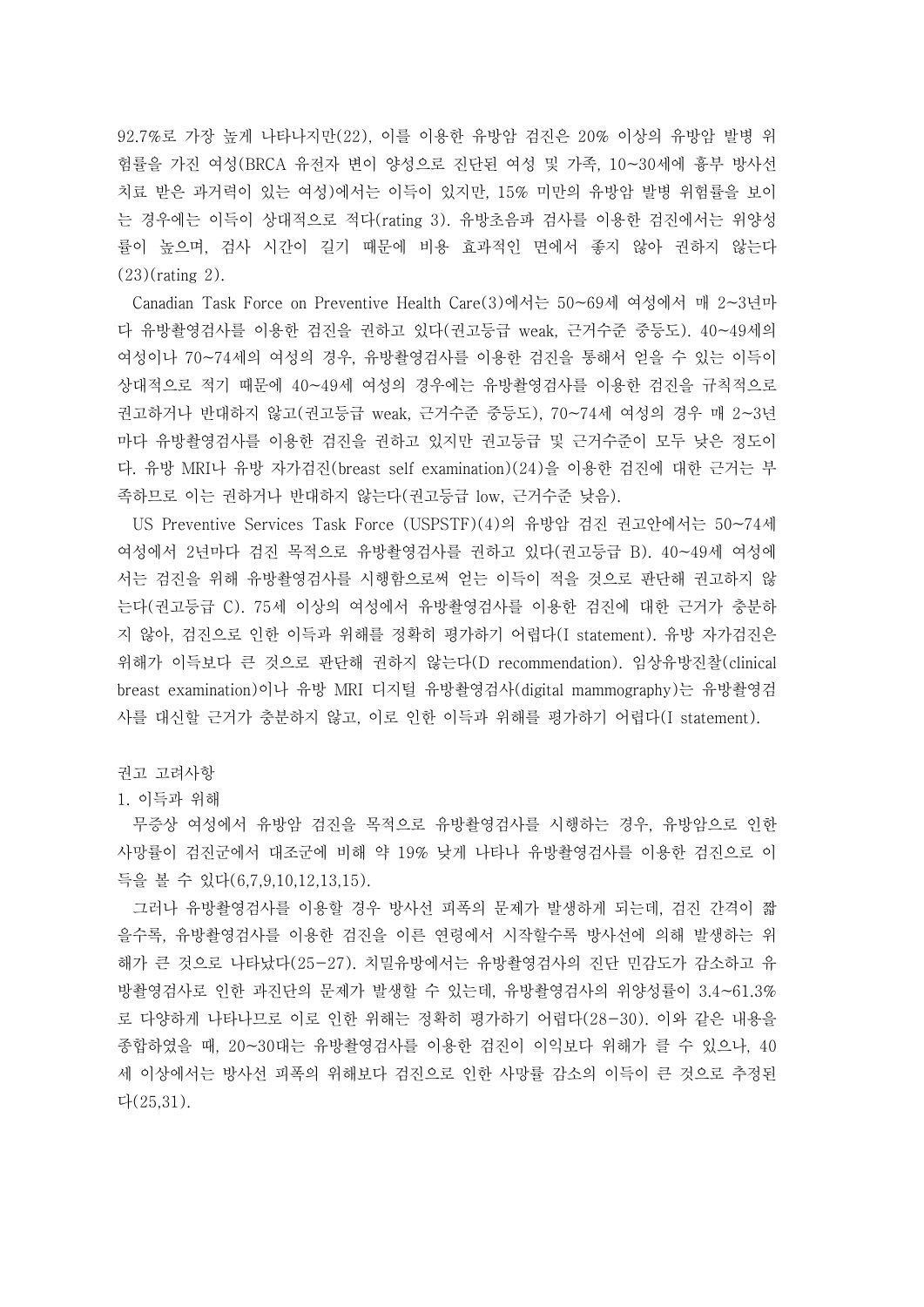2. 국내 수용성과 적용성(Acceptability and Applicability)

4개의 진료 가이드라인의 국내 수용성과 적용성 평가 결과 무증상의 여성에 대해서 유방 검 진을 시행하는 검사 방법으로 유방촬영검사를 선택하는데 있어 진료지침이 일치하였다. 그러나 유방촬영검사의 시행 연령과 검사 간격에 대해서는 진료지침 별로 다른 결론을 내리고 있었다.<br>이러한 차이는 국가별 검사 장비의 보급, 인종에 따른 여성 유방 형태의 특징, 그리고 보험급여 적용 여부 및 검사로 인해 발생하는 의료비의 차이로 나타나는 현상으로 생각되고 이의 국내 수용성과 적용성은 평가결과 큰 무리가 없는 것으로 판단하였다. 수용성과 적용성 평가표는 부

록에 제시한다.<br><br>3. 검사별 방사선량

유방촬영검사 ▲ 유방 초음파검사 0

## 참고문헌

- 1. 이은혜, 김남순, 서현주, 고경란, 민준원, 신명희, 이기헌, 이시연, 최나미, 허민희, 김동일, 김민정, 김 성용, 선우성, 당지연, 김수영, 김열, 이원철, 정준, 유방암 검진 권고안 개정안. J Korean Med Assoc. 2015;58:408-19.
- 2. American College of Radiology. ACR Appropriateness CriteriaⓇ Breast Cancer Screening. 2012;1 -6.
- 3. Tonelli M, Connor Gorber S, Joffres M, Dickinson J, Singh H, Lewin G, Birtwhistle R, Fitzpatrick -Lewis D, Hodgson N, Ciliska D, et al. Recommendations on Screening for Breast Cancer in Ave rage-risk Women Aged 40-74 Years. CMAJ 2011;183:1991-2001.
- 4. Screening for Breast Cancer: U.S. Preventive Services Task Force Recommendation Statement. A nn Intern Med. 2009;151:716-26, w-236.
- 5. Reduction in Breast Cancer Mortality from Organized Service Screening with Mammography: 1. F urther Confirmation with Extended Data. Cancer Epidemiol Biomarkers Prev. 2006;15:45-51.
- 6. Andersson I, Aspegren K, Janzon L, Landberg T, Lindholm K, Linell F, Ljungberg O, Ranstam J, Sigfusson B, Mammographic Screening and Mortality from Breast Cancer: the Malmo Mammograp hic Screening Trial. BMJ 1988;297:943-8.
- 7. Bjurstam N, Bjorneld L, Warwick J, Sala E, Duffy SW, Nystrom L, Walker N, Cahlin E, Eriksson O, Hafstrom LO, et al. The Gothenburg Breast Screening Trial. Cancer 2003;97:2387-96.
- 8. Duffy SW, Tabar L, Chen HH, Holmqvist M, Yen MF, Abdsalah S, Epstein B, Frodis E, Ljungber g E, Hedborg-Melander C, et al. The Impact of Organized Mammography Service Screening on Breast Carcinoma Mortality in Seven Swedish Counties. Cancer 2002;95:458-69.
- 9. Frisell J, Lidbrink E, Hellstrom L, Rutqvist LE, Followup After 11 Years-update of Mortality Re sults in the Stockholm Mammographic Screening Trial. Breast Cancer Res Treat. 1997;45:263-7 0.
- 10. Habbema JD, van Oortmarssen GJ, van Putten DJ, Lubbe JT, van der Maas PJ, Age-specific Re duction in Breast Cancer Mortality by Screening: an Analysis of the Results of the Health Insura nce Plan of Greater New York study. J Natl Cancer Inst. 1986;77:317-20.
- 11. Hendrick RE, Smith RA, Rutledge JH 3rd, Smart CR, Benefit of Screening Mammography in Wo men Aged 40-49: A New Meta-analysis of Randomized Controlled Trials. J Natl Cancer Inst M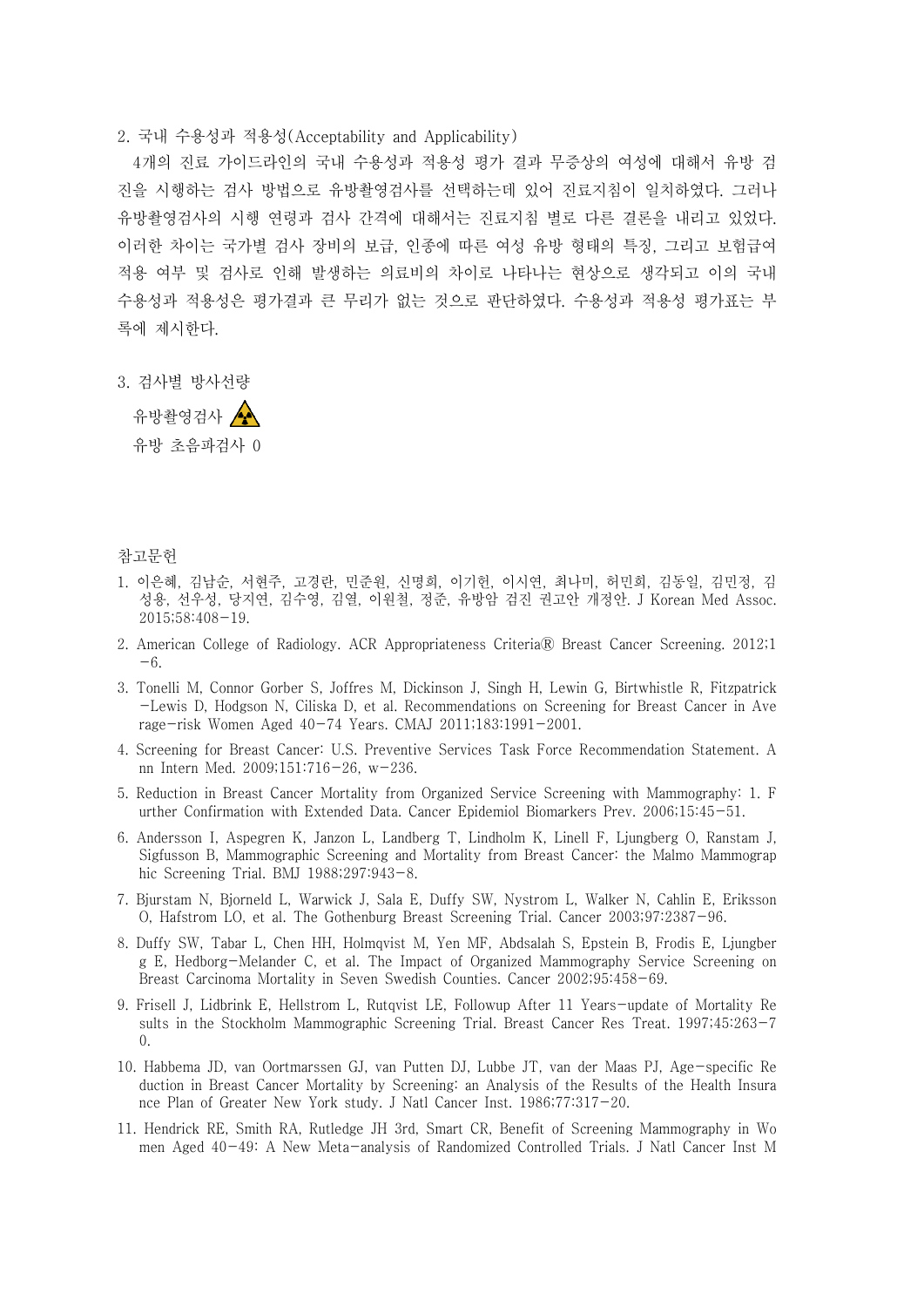onogr. 1997:87-92.

- 12. Miller AB, Wall C, Baines CJ, Sun P, To T, Narod SA, Twenty Five Year Follow-up for Breast Cancer Incidence and Mortality of the Canadian National Breast Screening Study: Randomised Scr eening Trial. BMJ 2014;348:366.
- 13. Moss SM, Cuckle H, Evans A, Johns L, Waller M, Bobrow L, Effect of Mammographic Screenin g from Age 40 Years on Breast Cancer Mortality at 10 Years' Follow-up: A Randomised Control led Trial. Lancet 2006;368:2053-60.
- 14. Tabar L, Vitak B, Chen HH, Yen MF, Duffy SW, Smith RA, Beyond Randomized Controlled Trial s: Organized Mammographic Screening Substantially Reduces Breast Carcinoma Mortality. Cancer 2001;91:1724-31.
- 15. Tabar L, Vitak B, Chen TH, Yen AM, Cohen A, Tot T, Chiu SY, Chen SL, Fann JC, Rosell J, e t al. Swedish Two-county Trial: Impact of Mammographic Screening on Breast Cancer Mortality During 3 Decades. Radiology 2011;260:658-63.
- 16. Hooley RJ, Greenberg KL, Stackhouse RM, Geisel JL, Butler RS, Philpotts LE, Screening US in Patients with Mammographically Dense Breasts: Initial Experience with Connecticut Public Act 0 9-41. Radiology 2012;265:59-69.
- 17. Girardi V, Tonegutti M, Ciatto S, Bonetti F, Breast Ultrasound in 22,131 Asymptomatic Women with Negative Mammography. Breast 2013;22:806-9.
- 18. Moon HJ, Jung I, Park SJ, Kim MJ, Youk JH, Kim EK, Comparison of Cancer Yields and Diagno stic Performance of Screening Mammography vs. Supplemental Screening Ultrasound in 4394 Wo men with Average Risk for Breast Cancer. Ultraschall Med. 2015;36:255-63.
- 19. Chang JM, Koo HR, Moon WK, Radiologist-performed Hand-held Ultrasound Screening at Aver age Risk of Breast Cancer: Results from a Single Health Screening Center. Acta Radiol. 2015;56: 652-8.
- 20. Kaplan SS, Clinical Utility of Bilateral Whole-breast US in the Evaluation of Women with Dens e Breast Tissue. Radiology  $2001;221:641-9$ .
- 21. Corsetti V, Houssami N, Ferrari A, Ghirardi M, Bellarosa S, Angelini O, Bani C, Sardo P, Remid a G, Galligioni E, et al. Breast Screening with Ultrasound in Women with Mammography-negativ e Dense Breasts: Evidence on Incremental Cancer Detection and False Positives, and Associated Cost. Eur J Cancer 2008;44:539-44.
- 22. Berg WA, Tailored Supplemental Screening for Breast Cancer: What Now and What Next? AJR Am J Roentgenol. 2009;192:390-9.
- 23. Berg WA, Blume JD, Cormack JB, Mendelson EB, Lehrer D, Bohm-Velez M, Pisano ED, Jong R A, Evans WP, Morton MJ, et al. Combined Screening with Ultrasound and Mammography vs Ma mmography Alone in Women at Elevated Risk of Breast Cancer. JAMA 2008;299:2151-63.
- 24. Humphrey L, Chan BKS, Detlefsen S, Helfand M, U.S. Preventive Services Task Force Evidence Syntheses, formerly Systematic Evidence Reviews. Screening for Breast Cancer. Rockville (MD): Agency for Healthcare Research and Quality (US) 2002
- 25. Beckett JR, Kotre CJ, Michaelson JS, Analysis of Benefit: Risk Ratio and Mortality Reduction fo r the UK Breast Screening Programme. Br J Radiol. 2003;76:309-20.
- 26. Beemsterboer PM, Warmerdam PG, Boer R, de Koning HJ, Radiation Risk of Mammography Rela ted to Benefit in Screening Programmes: A Favourable Balance? J Med Screen. 1998;5:81-7.
- 27. Bijwaard H, Brenner A, Dekkers F, van Dillen T, Land CE, Boice JD Jr, Breast Cancer Risk fro m Different Mammography Screening Practices. Radiat Res. 2010;174:367-76.
- 28. Hubbard RA, Kerlikowske K, Flowers CI, Yankaskas BC, Zhu W, Miglioretti DL, Cumulative Pro bability of False-positive Recall or Biopsy Recommendation After 10 Years of Screening Mammo graphy: A Cohort Study. Ann Intern Med. 2011;155:481-92.
- 29. Marmot MG, Altman DG, Cameron DA, Dewar JA, Thompson SG, Wilcox M, The Benefits and Harms of Breast Cancer Screening: An Independent Review. Br J Cancer 2013;108:2205-40.